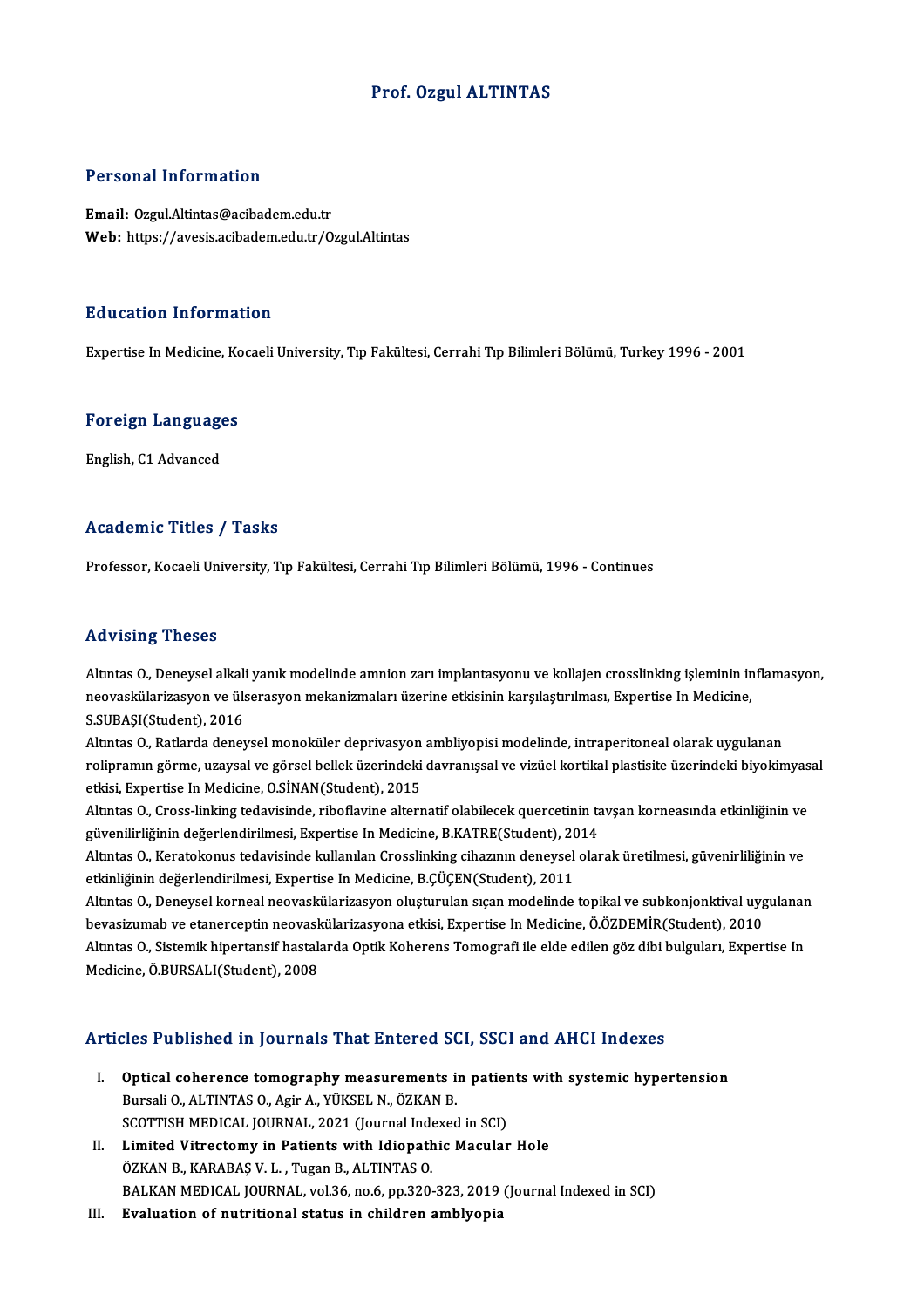Subaşı S., ALTINTAS O., Mercan S., Cizmecioglu F., Toprak M., Emre E. Subaşı S., ALTINTAS O., Mercan S., Cizmecioglu F., Toprak M., Emre E.<br>ARQUIVOS BRASILEIROS DE OFTALMOLOGIA, vol.82, no.2, pp.141-148, 2019 (Journal Indexed in SCI)<br>Comparative proteomis analysis of ampion mombrane transpla Subaşı S., ALTINTAS O., Mercan S., Cizmecioglu F., Toprak M., Emre E.<br>ARQUIVOS BRASILEIROS DE OFTALMOLOGIA, vol.82, no.2, pp.141-148, 2019 (Journal Indexed in SCI)<br>IV. Comparative proteomic analysis of amnion membrane tran

ARQUIVOS BRASILEIROS DE OFTALMOLOG<br>Comparative proteomic analysis of am<br>in an experimental alkali injury model<br>Subesi S. Altates Ö. Kesan M. Surel N. Alm Comparative proteomic analysis of amnion membrane t<br>in an experimental alkali injury model<br>Subasi S., Altıntaş Ö., Kasap M., Guzel N., Akpınar G., Karaman S.<br>INTERNATIONAL OPHTHALMOLOCY, vol 39, no 6, nn 3563, 357 in an experimental alkali injury model<br>Subasi S., Altıntaş Ö., Kasap M., Guzel N., Akpınar G., Karaman S.<br>INTERNATIONAL OPHTHALMOLOGY, vol.38, no.6, pp.2563-2574, 2018 (Journal Indexed in SCI)

- Subasi S., Altıntaş Ö., Kasap M., Guzel N., Akpınar G., Karaman S.<br>INTERNATIONAL OPHTHALMOLOGY, vol.38, no.6, pp.2563-2574, 2018 (Journal Indexed in SCI)<br>V. Effect of eye trauma on mental health and quality of life in chil INTERNATIONAL OPHTHALMOLOGY, vol.38, no.6, pp.2563-2574, 2018 (Journal)<br>Effect of eye trauma on mental health and quality of life in children<br>Karaman S., Ozkan B., Gok M., Karakaya I., Kara O., ALTINTAS O., ALTINTAŞ L. Effect of eye trauma on mental health and quality of life in children and adolescents.<br>Karaman S., Ozkan B., Gok M., Karakaya I., Kara O., ALTINTAS O., ALTINTAS L.<br>International ophthalmology, vol.37, no.3, pp.539-544, 201
- Karaman S., Ozkan B., Gok M., Karakaya I., Kara O., ALTINTAS O., ALTINTAŞ L.<br>International ophthalmology, vol.37, no.3, pp.539-544, 2017 (Journal Indexed in SCI Expanded)<br>VI. Correlation of the measurements of optical cohe International ophthalmology, vol.<br>Correlation of the measurem<br>optic pathways in amblyopia<br>ALTINTAS O Sumustas S Sinik I Correlation of the measurements of optical coherence tomo<sub>!</sub><br>optic pathways in amblyopia<br>ALTINTAS O., Gumustas S., Cinik R., ANIK Y., Ozkan B., KARABAŞ V. L.<br>INTERNATIONAL OPHTHALMOLOCY, va<sup>127</sup>, no.1, np.85,93,2017 (k optic pathways in amblyopia<br>ALTINTAS O., Gumustas S., Cinik R., ANIK Y., Ozkan B., KARABAŞ V. L.<br>INTERNATIONAL OPHTHALMOLOGY, vol.37, no.1, pp.85-93, 2017 (Journal Indexed in SCI)

ALTINTAS 0., Gumustas S., Cinik R., ANIK Y., Ozkan B., KARABAŞ V. L.<br>INTERNATIONAL OPHTHALMOLOGY, vol.37, no.1, pp.85-93, 2017 (Journal Indexed in SCI)<br>VII. Pediatric Experience in Surgical Treatment of Acquired Esotropia INTERNATIONAL<br>Pediatric Experi<br>Acar Z., Altintas O.<br>Journal of pediatri Pediatric Experience in Surgical Treatment of Acquired Esotropia Associated With Hig<br>Acar Z., Altintas O.<br>Journal of pediatric ophthalmology and strabismus, vol.52, pp.191, 2015 (Journal Indexed in SCI)<br>Medified use of tea

Acar Z., Altintas O.<br>Journal of pediatric ophthalmology and strabismus, vol.52, pp.191, 2015 (Journal Indexed in SCI)<br>VIII. Modified use of team-based learning in an ophthalmology course for fifth-year medical students<br>Alt Journal of pediatric ophthalmo<br>Modified use of team-based<br>Altintas L., Altintas O., Caglar Y.<br>ADVANCES IN PHYSIOLOCY ED Modified use of team-based learning in an ophthalmology course for fifth-year med<br>Altintas L., Altintas O., Caglar Y.<br>ADVANCES IN PHYSIOLOGY EDUCATION, vol.38, no.1, pp.46-48, 2014 (Journal Indexed in SCI)<br>Anterior Viewel

- Altintas L., Altintas O., Caglar Y.<br>ADVANCES IN PHYSIOLOGY EDUCATION, vol.38, no.1, pp.46-48, 2014 (Journal Indexed in SCI)<br>IX. Anterior Visual Pathways in Amblyopia: Quantitative Assessment With Diffusion Tensor Imaging<br>C ADVANCES IN PHYSIOLOGY EDUCATION, vol.38, no.1, pp.46-48, 2014 (Journal Indexed in SCI)<br>Anterior Visual Pathways in Amblyopia: Quantitative Assessment With Diffusion Tensor Imaging<br>Gumustas S., Altintas O., Anik Y., Kaya A Anterior Visual Pathways in Amblyopia: Quantitative Assessment With Diffusion Tensor Imaging<br>Gumustas S., Altintas O., Anik Y., Kaya A., Altintas L., Inan N., Ali D.<br>JOURNAL OF PEDIATRIC OPHTHALMOLOGY & STRABISMUS, vol.50, Gumustas S., Altintas O., Anik Y., Kaya A., Altintas L., Inan N., Ali D.<br>JOURNAL OF PEDIATRIC OPHTHALMOLOGY & STRABISMUS, vol.!<br>SCI)
- X. SerumAntiphospholipid Antibody Levels in Pseudoexfoliation SCI)<br>Serum Antiphospholipid Antibody Levels in Pseudoexfoliation<br>Altintas O., YÜKSEL N., Sonmez G., Ozkan B., Altintas L., Caliskan S., Caglar Y.<br>JOUPMAL OE CLAUCOMA, vol 21, no 2, nn 206, 207, 2012, (Journal Indoved. Serum Antiphospholipid Antibody Levels in Pseudoexfoliation<br>Altintas O., YÜKSEL N., Sonmez G., Ozkan B., Altintas L., Caliskan S., Caglar Y.<br>JOURNAL OF GLAUCOMA, vol.21, no.3, pp.206-207, 2012 (Journal Indexed in SCI)<br>Peti
- Altintas O., YÜKSEL N., Sonmez G., Ozkan B., Altintas L., Caliskan S., Caglar Y.<br>JOURNAL OF GLAUCOMA, vol.21, no.3, pp.206-207, 2012 (Journal Indexed in SCI)<br>XI. Retinal nerve fiber layer thickness: is it a predictor of ta JOURNAL C<br><mark>Retinal ne</mark><br>children?<br>Ekingi 7 - P Retinal nerve fiber layer thickness: is i<br>children?<br>Ekinci Z., BABAOĞLU A., Toruk A., Altintas O.<br>PEDIATRIC NEPHROLOCY, vel 26. no 9. np 1. children?<br>Ekinci Z., BABAOĞLU A., Toruk A., Altintas O.<br>PEDIATRIC NEPHROLOGY, vol.26, no.9, pp.1728, 2011 (Journal Indexed in SCI)<br>Systemia Hish sensitivity G. reastive Pretain Lavel in Beaudearfelisticı

## Ekinci Z., BABAOĞLU A., Toruk A., Altintas O.<br>PEDIATRIC NEPHROLOGY, vol.26, no.9, pp.1728, 2011 (Journal Indexed in SCI)<br>XII. Systemic High-sensitivity C-reactive Protein Level in Pseudoexfoliation Syndrome and<br>Reaudearfol PEDIATRIC NEPHROLOGY, vol.26<br>Systemic High-sensitivity C-re<br>Pseudoexfoliation Glaucoma<br><sup>Vuoltool N. Pipuan D. Altintee O</sup> Systemic High-sensitivity C-reactive Pi<br>Pseudoexfoliation Glaucoma<br>Yueksel N., PİRHAN D., Altintas O., Caglar Y.<br>JOUPNAL OE GLAUCOMA vel 19, pe 6, pp 3

Pseudoexfoliation Glaucoma<br>1998: Yueksel N., PİRHAN D., Altintas O., Caglar Y.<br>1998: JOURNAL OF GLAUCOMA, vol.19, no.6, pp.373-376, 2010 (Journal Indexed in SCI)

## Yueksel N., PİRHAN D., Altintas O., Caglar Y.<br>JOURNAL OF GLAUCOMA, vol.19, no.6, pp.373-376, 2010 (Journal Indexed in SCI)<br>XIII. Effect of cefuroxime and moxifloxacin on Staphylococcus epidermidis adherence to intraocu **JOURNA**<br>Effect<br>lenses<br>Kanadai Effect of cefuroxime and moxifloxacin on Staphylococci<br>lenses<br>Karadağ S., Ozkan B., Karabaş V., Alintaş O., Yumuk Z., Cağlar Y.<br>CANADIAN JOUPNAL OF OPHTHALMOLOCY JOUPNAL CANADI

lenses<br>Karadağ S., Ozkan B., Karabaş V., Alintaş O., Yumuk Z., Cağlar Y.<br>CANADIAN JOURNAL OF OPHTHALMOLOGY-JOURNAL CANADIEN D OPHTALMOLOGIE, vol.44, no.6, pp.663-667,<br>2009 (Jaurnal Indoxed in SCL) Karadağ S., Ozkan B., Karabaş V<br>CANADIAN JOURNAL OF OPHT<br>2009 (Journal Indexed in SCI)<br>Anterier isebemis entis neu CANADIAN JOURNAL OF OPHTHALMOLOGY-JOURNAL CANADIEN D OPHTALMOLOGIE, vol.44, no.6, pp.663-667,<br>2009 (Journal Indexed in SCI)<br>XIV. Anterior ischemic optic neuropathy after unilateral radical neck dissection: Case report and

## 2009 (Journal Indexed in SCI)<br>XIV. Anterior ischemic optic neuropathy after unilateral radical neck dissection: Case report and review<br>Aydin O., Memisoglu I., ÖZTÜRK M., Altintas O. Anterior ischemic optic neuropathy after unilateral radical neck disse<br>Aydin O., Memisoglu I., ÖZTÜRK M., Altintas O.<br>AURIS NASUS LARYNX, vol.35, no.2, pp.308-312, 2008 (Journal Indexed in SCI)<br>Petinal nerve fiber laver th

XV. Retinal nerve fiber layer thickness in amblyopic eyes AURIS NASUS LARYNX, vol.35, no.2, pp.3<br>Retinal nerve fiber layer thickness<br>Altintaş O., Yüksel N., Ozkan B., Cağlar Y.<br>AMERICAN JOURNAL OF OPHTHALMOL Retinal nerve fiber layer thickness in amblyopic eyes<br>Altintaş O., Yüksel N., Ozkan B., Cağlar Y.<br>AMERICAN JOURNAL OF OPHTHALMOLOGY, vol.143, no.2, pp.373, 2007 (Journal Indexed in SCI)<br>Analysis of natinal narve fiber laye

## XVI. Analysis of retinal nerve fiber layer thickness in patients with Pseudoexfoliation syndrome using AMERICAN JOURNAL OF OPHTHAL<br>Analysis of retinal nerve fiber<br>optical coherence tomography<br><sup>Viltool N</sup>. Altintee O. Colik M. Orkan

Yüksel N., Altintaş O., Celik M., Ozkan B., Cağlar Y.

OPHTHALMOLOGICA, vol.221, no.5, pp.299-304, 2007 (Journal Indexed in SCI)

Yüksel N., Altintaş O., Celik M., Ozkan B., Cağlar Y.<br>OPHTHALMOLOGICA, vol.221, no.5, pp.299-304, 2007 (Journal Indexed in SCI)<br>XVII. Probing for nasolacrimal duct obstruction using intranasal midazolam sedation as an alte OPHTHALMOLOGICA<br>Probing for nasola<br>general anesthesia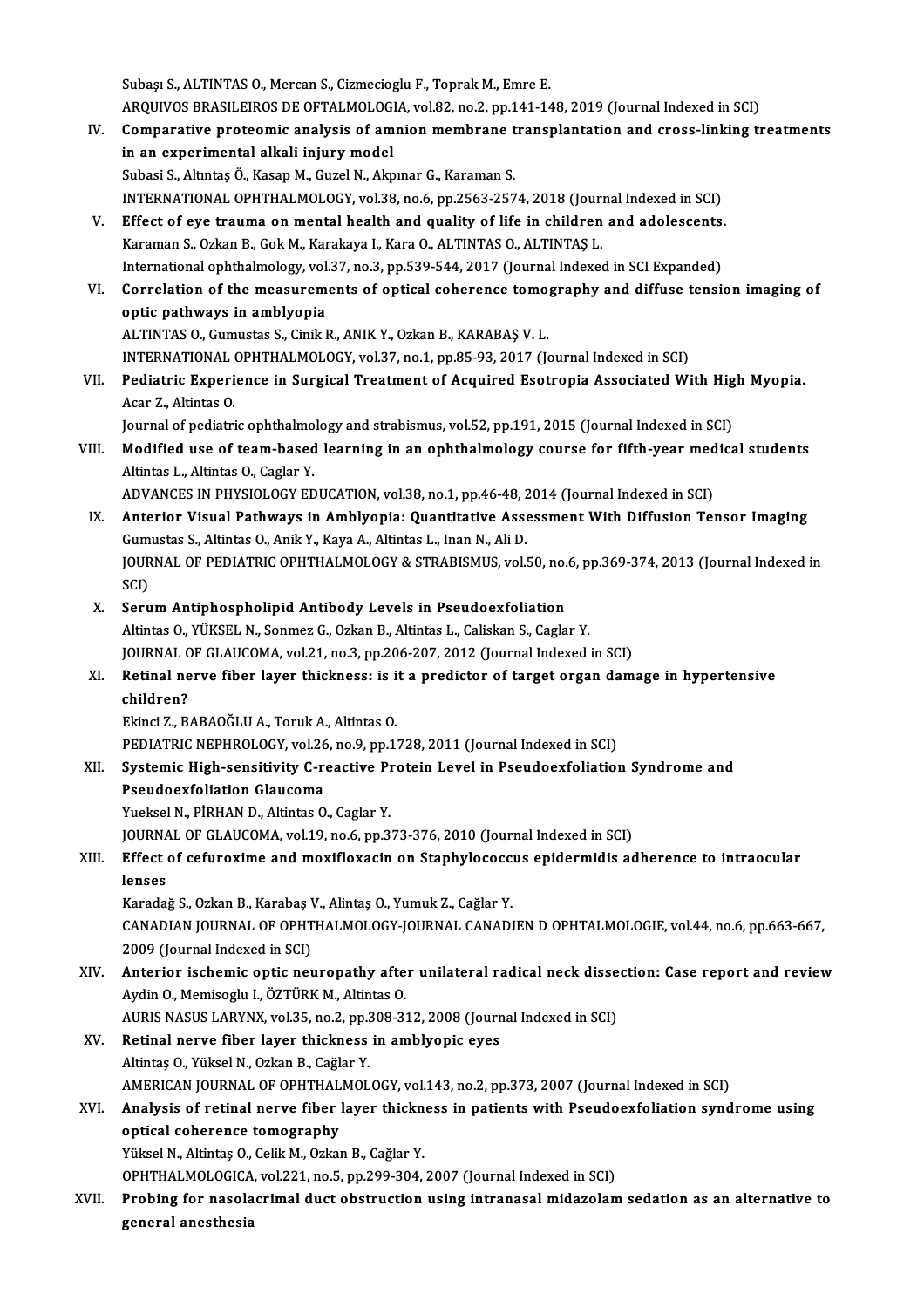Karabas L.,ElibolO.,YukselN.,GurkanY.,AltintasO.,Caglar Y.

Karabas L., Elibol O., Yuksel N., Gurkan Y., Altintas O., Caglar Y.<br>JOURNAL OF PEDIATRIC OPHTHALMOLOGY & STRABISMUS, vol.43, no.2, pp.79-84, 2006 (Journal Indexed in SCI)<br>Thielmess of the natinal nanye fiher layer, macular Karabas L., Elibol O., Yuksel N., Gurkan Y., Altintas O., Caglar Y.<br>JOURNAL OF PEDIATRIC OPHTHALMOLOGY & STRABISMUS, vol.43, no.2, pp.79-84, 2006 (Journal Indexed in SC<br>XVIII. Thickness of the retinal nerve fiber layer, ma JOURNAL OF PEDIATRIC<br>Thickness of the retin<br>strabismic amblyopia<br>Altintes O. Villeel N. Ork Thickness of the retinal nerve fiber<br>strabismic amblyopia<br>Altintas O., Yüksel N., Ozkan B., Caglar Y.<br>JOUPNAL OF PEDIATPIC OPHTHALMOL

strabismic amblyopia<br>Altintas O., Yüksel N., Ozkan B., Caglar Y.<br>JOURNAL OF PEDIATRIC OPHTHALMOLOGY & STRABISMUS, vol.42, no.4, pp.216-221, 2005 (Journal Indexed in<br>SCI) Altin<br>JOUR<br>SCI)<br>Cyst JOURNAL OF PEDIATRIC OPHTHALMOLOGY & STRABISMUS, vol.42, no.4, pp.216-221, 2005 (Journal In<br>SCI)<br>XIX. Cystoid macular edema associated with latanoprost after uncomplicated cataract surgery

SCI)<br><mark>Cystoid macular edema associated witl</mark><br>Altintas O., Yuksel N., Karabas V., Demirci G.<br>FUROPEAN JOURNAL OF OPHTHALMOLOCY Altintas O., Yuksel N., Karabas V., Demirci G.<br>EUROPEAN JOURNAL OF OPHTHALMOLOGY, vol.15, no.1, pp.158-161, 2005 (Journal Indexed in SCI)

### Articles Published in Other Journals

- rticles Published in Other Journals<br>I. Limited Vitrectomy in Patients With Idiopathic Epiretinal Membrane ETES 1 MEHENEM III OMAT JOMTHAR<br>ÜZKAN B., KARABAŞ V. L. , YILMAZ TUĞAN B., ALTINTAŞ Ö.<br>Askadam Sağlık Bilimlari Darsisi vol 10 no 3 nn 451 454 . ÖZKAN B., KARABAŞ V. L. , YILMAZ TUĞAN B., ALTINTAŞ Ö.<br>Acıbadem Sağlık Bilimleri Dergisi, vol.10, no.3, pp.451-454, 2019 (Other Refereed National Journals) ÖZKAN B., KARABAŞ V. L. , YILMAZ TUĞAN B., ALTINTAŞ Ö.<br>Acıbadem Sağlık Bilimleri Dergisi, vol.10, no.3, pp.451-454, 2019 (Oth<br>II. Management of a case with isolated oculumutor nerve palsy<br>C<sup>âl: M. Aslan M. Altıntaş Q</sup>.
- Acıbadem Sağlık Bilimleri D<br>**Management of a case w.**<br>Gök M., Aslan M., Altıntas O.<br>Türkiye Klinikleri Oftalmale Gök M., Aslan M., Altıntas O.<br>Türkiye Klinikleri Oftalmoloji Dergisi, vol.28, no.3, pp.207-210, 2019 (Other Refereed National Journals) Gök M., Aslan M., Altıntas O.<br>Türkiye Klinikleri Oftalmoloji Dergisi, vol.28, no.3, pp.207-210, 2019 (Oth<br>III. Oftalmia Neonatorum ve Yenidoğan Dönemi Göz Enfeksiyonları<br>ALTINTAS Ö. VILMAZ TUĞAN P
- Türkiye Klinikleri Oftalmoloji Del<br>Oftalmia Neonatorum ve Yen<br>ALTINTAŞ Ö., YILMAZ TUĞAN B.<br>Klinik Tın Bodiatri Dergisi vel 10 ALTINTAŞ Ö., YILMAZ TUĞAN B.<br>Klinik Tıp Pediatri Dergisi, vol.10, no.5, pp.6-13, 2018 (Other Refereed National Journals) ALTINTAŞ Ö., YILMAZ TUĞAN B.<br>Klinik Tıp Pediatri Dergisi, vol.10, no.5, pp.6-13, 2018 (Other Refereed National Journals)<br>IV. Proliferatif Diyabetik Retinopatili Olgularda Kombine Fako-Pars Plana Vitrektomi Cerrahisi<br>Sa
- Klinik Tıp Pedia<br><mark>Proliferatif D</mark><br>Sonuçlarımız<br>ETUS H-KARAL Sonuçlarımız<br>ETUŞ H., KARABAŞ V. L. , ALTINTAŞ Ö., YÜKSEL N., CAGLAR Y. S<mark>onuçlarımız</mark><br>ETUŞ H., KARABAŞ V. L. , ALTINTAŞ Ö., YÜKSEL N., CAGLAR Y.<br>Retina-Vitreus, vol.14, no.4, pp.269-274, 2006 (Other Refereed National Journals)<br>Coevistent Hydnosenhalus Insvesses the Bisk of Amblyania in Childr

- V. Coexistent Hydrocephalus Increases the Risk of Amblyopia in Children with Spinal Dysraphism Retina-Vitreus, vol.14, no.4, pp.269-274, 2006 (Other Refereed N<br>Coexistent Hydrocephalus Increases the Risk of Amblyop<br>ETUŞ V., ALTINTAŞ Ö., ETUŞ H., ÇABUK B., CAGLAR Y., CEYLAN S.<br>Journal Of Nouralogiaal Sciences Turkish Coexistent Hydrocephalus Increases the Risk of Amblyopia in Children with Spinal Dysraphism<br>ETUŞ V., ALTINTAŞ Ö., ETUŞ H., ÇABUK B., CAGLAR Y., CEYLAN S.<br>Journal Of Neurological Sciences-Turkish, vol.21, no.3, pp.183-192,
- ETUŞ V., ALTINTAŞ Ö., ETUŞ H., ÇABUK B., CAGLAR Y., CEYLAN S.<br>Journal Of Neurological Sciences-Turkish, vol.21, no.3, pp.183-192, 2004 (Other Refereed National Journals)<br>VI. Coexistent Hydrocephalus Increases the Risk of A Journal Of Neurological Sciences-Turkish, vol.21, no.3, pp.183-19<br>Coexistent Hydrocephalus Increases the Risk of Amblyop<br>ETUŞ V., ALTINTAŞ Ö., ETUŞ H., ÇABUK B., ÇAĞLAR Y., CEYLAN S.<br>Journal Of Nourological Sciences Turkis VI. Coexistent Hydrocephalus Increases the Risk of Amblyopia in Children with Spinal Dysraphism<br>ETUŞ V., ALTINTAŞ Ö., ETUŞ H., ÇABUK B., ÇAĞLAR Y., CEYLAN S.<br>Journal Of Neurological Sciences-Turkish, vol.21, no.3, pp.183-1

## <sub>Journal of Neurological S</sub><br>Books & Book Chapters ooks & Book Chapte<br>I. Göz Enfeksiyonları<br>Altates O. Vilmar Tue

I. Göz Enfeksiyonları<br>Altıntas O., Yılmaz Tugan B. Göz Enfeksiyonları<br>Altıntas O., Yılmaz Tugan B.<br>in: Yenidoğanın Enfeksiyon Hastalıkları, Prof Dr Ayla Günlemez,Doç Dr Selim Öncel, Editor, Selen , İstanbul, pp.81-Altıntas O<br>in: Yenido<br>95, 2019<br>Göz Enfo 95, 2019<br>II. Göz Enfeksiyonları 95, 2019<br>Göz Enfeksiyonları<br>ALTINTAŞ Ö., YILMAZ TUĞAN B.<br>in: Yonidoğanın Enfeksiyon Hest

in: Yenidoğanın Enfeksiyon Hastalıkları, Günlemez Ayla, Öncel Selim, Editor, Selen Yayıncılık, İstanbul, pp.81-93,<br>2019 ALTIN<br>in: Yei<br>2019<br>Pedia in: Yenidoğanın Enfeksiyon Hastalık<br>2019<br>III. Pediatrik Oftalmoloji ve Şaşılık<br>Altıntas O

Pediatrik Oftalmoloji ve Şa<br>Altıntas O.<br>Güneş Kitabevi, Ankara, 2012

2019<br>Pediatrik<br>Altıntas O.<br>Günes <sup>Kite</sup>

# Güneş Kitabevi, Ankara, 2012<br>Refereed Congress / Symposium Publications in Proceedings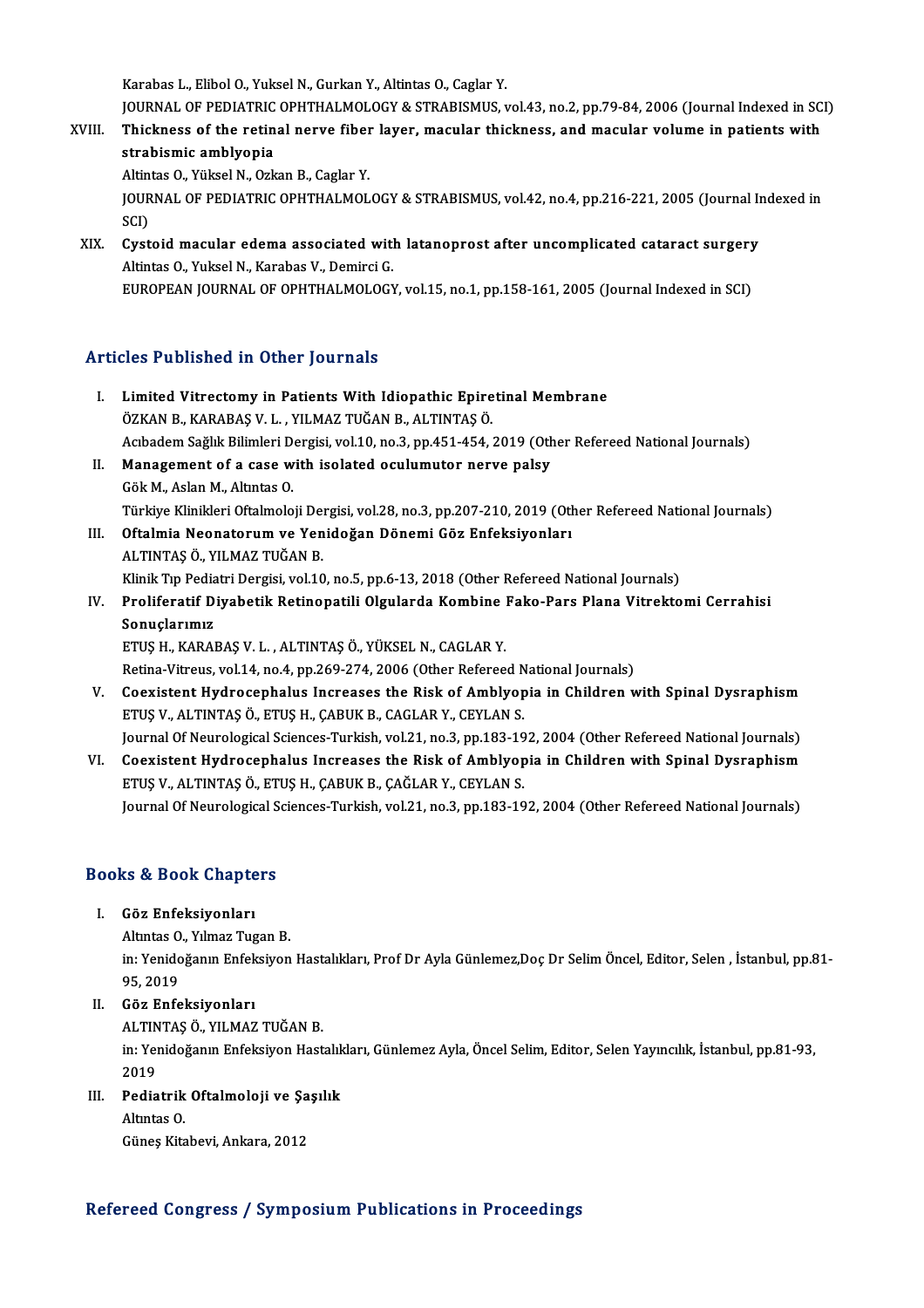I. Prematüre retinopatisinde bevacizumab ve ranibizumab tedavisinin refraksiyon ve aksiyel uzunluk **Prematüre ret<br>üzerine etkisi<br>PİPHAN D. cipil** üzerine etkisi<br>PİRHAN D., cinik r., BALCI M. F. , ALTINTAŞ Ö.

Türk Oftalmoloji Derneği 50. ULUSAL KONGRESİ, Turkey, 9 - 13 November 2016

II. Deneysel Alkalı Yanık Modelinde Amnion Zarı Transplantasyonu ve Kollajen Crosslinking Tedavisinin Yara İyileşmesi Üzerine Etkisinin Karşılaştırılması ve Proteomik Analizi Deneysel Alkalı Yanık Modelinde Amnion Zarı Transplantasyonu ve Kollajen Crosslinking Tedavisinir<br>Yara İyileşmesi Üzerine Etkisinin Karşılaştırılması ve Proteomik Analizi<br>SUBAŞI S., ALTINTAŞ Ö., YARDIMOĞLU YILMAZ M., KASAP Ya<br>Sl<br>Ti SUBAŞI S., ALTINTAŞ Ö., YARDIMOĞLU YILMAZ M., KASAP M., Güzel N., YAZIR Y.<br>S.<br>Türk Oftalmoloji Kongresi 50.Ulusal kONGRESİ, Turkey, 9 - 13 November 2016<br>The Comparison of Farly Ampietis Membran Implentation and Collage

- S.<br>Türk Oftalmoloji Kongresi 50.Ulusal kONGRESİ, Turkey, 9 13 November 2016<br>III. The Comparison of Early Amniotic Membran Implantation and Collagen Crosslinking Treatment s<br>Fffect on Inflammation Noovegevlarization a Türk Oftalmoloji Kongresi 50.Ulusal kONGRESİ, Turkey, 9 - 13 November 2016<br>The Comparison of Early Amniotic Membran Implantation and Collagen Crosslinking Treatment s<br>Effect on Inflammation Neovascularization and Ulceratio The Comparison of Early Amniotic Membran Implantation and Collagen Crosslinkin<br>Effect on Inflammation Neovascularization and Ulceration Mechanisms with Model<br>Subaşı S., ALTINTAŞ Ö., YARDIMOĞLU YILMAZ M., YAZIR Y., FURAT RE Effect on Inflammation Neovascularization and Ulceration Mechanisms with Model of Alkali Burn<br>Subaşı S., ALTINTAŞ Ö., YARDIMOĞLU YILMAZ M., YAZIR Y., FURAT RENÇBER S. H. , Kavram K.<br>XXIV Congress of the ESCRS, Copenhagen, Subaşı S., ALTINTAŞ Ö., YARDIMOĞLU YILMAZ M., YAZIR Y., FURAT RENÇBER S. H. , Kavram K.<br>XXIV Congress of the ESCRS, Copenhagen, Denmark, 10 - 14 September 2016<br>IV. Doğum haftası 22 25 hafta olan 62 prematüre bebebin premat
- XXIV Congress of the ESCRS, Copenhagen, Denmark, 10 14 S<br>Doğum haftası 22 25 hafta olan 62 prematüre bebebin<br>KÖSE H., PİRHAN D., ALTINTAŞ Ö., KILIÇBAY F., GÜNLEMEZ A.<br>Türk Oftalmoloji Denneği 49 Hlusal Kongresi, İstanbul Doğum haftası 22 25 hafta olan 62 prematüre bebebin prematüre retinopati<br>KÖSE H., PİRHAN D., ALTINTAŞ Ö., KILIÇBAY F., GÜNLEMEZ A.<br>Türk Oftalmoloji Derneği 49. Ulusal Kongresi, İstanbul, Turkey, 4 - 08 November 2015<br>Premat KÖSE H., PİRHAN D., ALTINTAŞ Ö., KILIÇBAY F., GÜNLEMEZ A.<br>Türk Oftalmoloji Derneği 49. Ulusal Kongresi, İstanbul, Turkey, 4 - 08 Novem<br>V. Prematür Doğumun Refraksiyon Kusuruve Şaşılık Gelişimine Etkisi<br>KESİM E., PİRHAN D., Türk Oftalmoloji Derneği 49. Ulusal Kongresi, İstanbul, Turkey, 4 - 08 November 2015
- TürkOftalmolojiDerneği49.UlusalKongresi, İstanbul,Turkey,4 -08November 2015 KESİM E., PİRHAN D., ALTINTAŞ Ö., GÜNLEMEZ A., KILIÇBAY F.<br>Türk Oftalmoloji Derneği 49. Ulusal Kongresi, İstanbul, Turkey, 4 - 08 November 2015<br>VI. Prematüre Retinopatili Olgularda Ortalama Trombosit Hacmi ve Nötrofil Löko
- Türk Oftalmoloji Derneği 49. Ulusal Kongresi, İstanbul, Turkey, 4 08 November 2015<br>Prematüre Retinopatili Olgularda Ortalama Trombosit Hacmi ve Nötrofil Löko<br>PİRHAN D., ALTINTAŞ Ö., GÜNLEMEZ A., KILIÇBAY F., Keskin Gökdu Prematüre Retinopatili Olgularda Ortalama Trombosit Hacmi ve Nötrofil Lök<br>PİRHAN D., ALTINTAŞ Ö., GÜNLEMEZ A., KILIÇBAY F., Keskin Gökduman M., TOPRAK M<br>Türk Oftalmoloji Derneği 49. Ulusal Kongresi, İstanbul, Turkey, 4 - 0 PİRHAN D., ALTINTAŞ Ö., GÜNLEMEZ A., KILIÇBAY F., Keskin Gökduman M., TOPRAK M.<br>Türk Oftalmoloji Derneği 49. Ulusal Kongresi, İstanbul, Turkey, 4 - 08 November 2015<br>VII. Pediatrik Keratokonus Hastalarında Nötrofil Löko
- Türk Oftalmoloji Derneği 49.<br>Pediatrik Keratokonus Ha<br>Düzeylerinin İncelenmesi<br>TOPPAK MALITINTASÖ YE Pediatrik Keratokonus Hastalarında Nötrofil Lökosit Oranı,Ortalama Pl<br>Düzeylerinin İncelenmesi<br>TOPRAK M., ALTINTAŞ Ö., YENDUR Ö., YILMAZ TUĞAN B., MARAL KIR H., KUM T.<br>TOD 49 III USAL KONCRESİ Turkey 4 - 08 Nevember 2015

Düzeylerinin İncelenmesi<br>TOPRAK M., ALTINTAŞ Ö., YENDUR Ö., YILMAZ TUĞAN B., MA<br>TOD 49. ULUSAL KONGRESİ, Turkey, 4 - 08 November 2015<br>Karatasanus, Assasiated With Strabismus and Amblus

- TOPRAK M., ALTINTAŞ Ö., YENDUR Ö., YILMAZ TUĞAN B., MARAL KIR H., KUM T.<br>TOD 49. ULUSAL KONGRESİ, Turkey, 4 08 November 2015<br>VIII. Keratoconus Associated With Strabismus and Amblyopia in Children<br>TOPRAK M., ALTINTAŞ Ö., TOD 49. ULUSAL KONGRESİ, Turkey, 4 - 08 November 2015<br>Keratoconus Associated With Strabismus and Ambly<br>TOPRAK M., ALTINTAŞ Ö., SUBAŞI S., YILMAZ B., PİRHAN D.<br>27th Meeting of The Euronean Strabismologisal Association Keratoconus Associated With Strabismus and Amblyopia in Children<br>TOPRAK M., ALTINTAŞ Ö., SUBAŞI S., YILMAZ B., PİRHAN D.<br>37th Meeting of The European Strabismological Association, Venedik, Italy, 1 - 04 October 2015<br>KERATO TOPRAK M., ALTINTAŞ Ö., SUBAŞI S., YILMAZ B., PİRHAN D.<br>37th Meeting of The European Strabismological Association, Venedik, Italy, 1 - 04 October 20<br>IX. KERATOCONUS ASSOCIATED WITH STRABISMUS AND AMBLIYOPIA IN CHILDREN<br>TOP
	- 37th Meeting of The European Strabismological Association, Vened<br>KERATOCONUS ASSOCIATED WITH STRABISMUS AND AMBI<br>TOPRAK M., ALTINTAŞ Ö., SUBAŞI S., YILMAZ TUĞAN B., PİRHAN D.<br>27th MEETING OF TUE EUROPEAN STRABISMOLOGICAL A KERATOCONUS ASSOCIATED WITH STRABISMUS AND AMBLIYOPIA IN CHILDREN<br>TOPRAK M., ALTINTAŞ Ö., SUBAŞI S., YILMAZ TUĞAN B., PİRHAN D.<br>37th MEETING OF THE EUROPEAN STRABISMOLOGICAL ASSOCIATION, Italy, 1 - 04 October 2015<br>ADUISTAR TOPRAK M., ALTINTAŞ Ö., SUBAŞI S., YILMAZ TUĞAN B., PİRHAN D.<br>37th MEETING OF THE EUROPEAN STRABISMOLOGICAL ASSOCIAT!<br>X. ADJUSTABLE SUTURES IN CHILDREN<br>YILMAZ B., ALTINTAŞ Ö., TOPRAK M., PİRHAN D., ÖZKAN B.
	- 37th MEETING OF THE EUROPEAN STRABISMOLOGICAL AS<br>**ADJUSTABLE SUTURES IN CHILDREN**<br>YILMAZ B., ALTINTAŞ Ö., TOPRAK M., PİRHAN D., ÖZKAN B.<br><sup>27th</sup> MEETING OF THE EUROPEAN STRABISMOLOGICAL AS ADJUSTABLE SUTURES IN CHILDREN<br>YILMAZ B., ALTINTAŞ Ö., TOPRAK M., PİRHAN D., ÖZKAN B.<br>37th MEETING OF THE EUROPEAN STRABISMOLOGICAL ASSOCIATION, Italy, 1 - 04 October 2015<br>In vive senfesel mispesseny evelyetion of senneel
- XI. In vivo confocal microscopy evaluation of corneal Langerhans cells in Graves orbitopathy<br>ALTINTAS Ö., ÖZKAN B., Akdağ Ç., YÜKSEL N., Karabaş V. L. 37th MEETING OF THE EUROPEAN STRABISMOLOGICAL AS<br>In vivo confocal microscopy evaluation of corneal L<br>ALTINTAŞ Ö., ÖZKAN B., Akdağ Ç., YÜKSEL N., Karabaş V. L.<br>YYYIII Congress of the ESCBS, Barselona Spain 5, .00 Sont XXXIII Congress of the ESCRS, Barselona, Spain, 5 - 09 September 2015 ALTINTAŞ Ö., ÖZKAN B., Akdağ Ç., YÜKSEL N., Karabaş V. L.<br>XXXIII Congress of the ESCRS, Barselona, Spain, 5 - 09 September 2015<br>XII. Long Term Ocular Motility and Visual Acuity Results of Congenital Cataract Surgery<br>RI
- XXXIII Congress of the ESCRS, Barselona, Spain, 5 09<br>Long Term Ocular Motility and Visual Acuity Res<br>PİRHAN D., ALTINTAŞ Ö., SUBAŞI S., TAŞ I., TOPRAK M.<br>27th Meeting of the European Strabismological Associ: Long Term Ocular Motility and Visual Acuity Results of Congenital Cataract Surgery<br>PİRHAN D., ALTINTAŞ Ö., SUBAŞI S., TAŞ I., TOPRAK M.<br>37th Meeting of the European Strabismological Association, Venedik, Italy, 1 - 04 Octo
- PİRHAN D., ALTINTAŞ Ö., SUBAŞI S., TAŞ I., TOPRAK M.<br>37th Meeting of the European Strabismological Association, Venedik, Italy, 1 04 October 2015<br>XIII. Evaluation of early and late visual recovery in pituitary macroa 37th Meeting of the European Strabismological Association, Venedik, Italy, 1 - 04 October 2015<br>Evaluation of early and late visual recovery in pituitary macroadenomas after endo<br>transsphenoidal surgery: quantitative assesm Evaluation of early and late visual recovery in pituitary<br>transsphenoidal surgery: quantitative assesment with d<br>ANIK İ., GENÇ M. H. , ÇABUK B., KOÇ K., ALTINTAŞ Ö., CEYLAN S.<br>WENS 2012 SEUL 8 - 12 Sentember 2012 transsphenoidal surgery: quantitative assesment with diffusion tensor imaging<br>ANIK İ., GENÇ M. H. , ÇABUK B., KOÇ K., ALTINTAŞ Ö., CEYLAN S.<br>WFNS 2013, SEUL, 8 - 13 September 2013

### XIV. Diyabetik Hastalarda Fako-Vitrektomi Sonuçları (Bu bildirimakale olarak yayınlanmıştır-YÖK ID No: 4240041-Eser No: D3) Diyabetik Hastalarda Fako-Vitrektomi Sonuçları (Bu bildiri mak<br>4240041-Eser No: D3)<br>ETUŞ H., KARABAŞ V. L. , ÖZKAN B., ALTINTAŞ Ö., YÜKSEL N., CAGLAR Y.<br>TOD 20 HLUSAL OETALMOLOU KONCBESİ Turkay 17 - 21 Santambar 2 4240041-Eser No: D3)<br>ETUŞ H., KARABAŞ V. L. , ÖZKAN B., ALTINTAŞ Ö., YÜKSEL N., CAGLAR Y.<br>TOD 39. ULUSAL OFTALMOLOJİ KONGRESİ, Turkey, 17 - 21 September 2005<br>Hidrosofolinin şelik etmesine göre konienital nörel tün kananma

TOD 39. ULUSAL OFTALMOLOJİ KONGRESİ, Turkey, 17 - 21 September 2005

XV. Hidrosefalinin eşlik etmesine göre konjenital nöral tüp kapanma defekti olan pediatrik olgularda